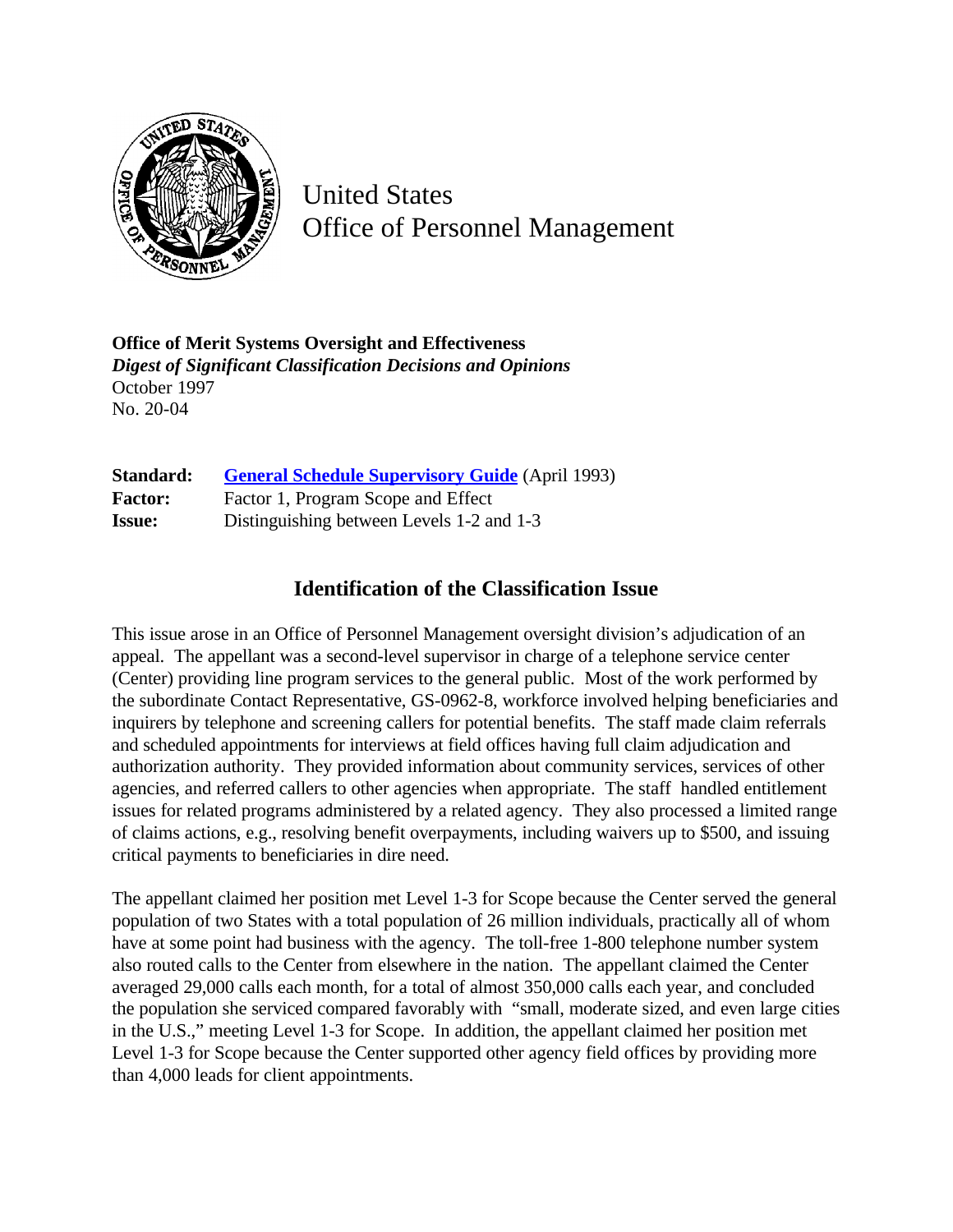The appellant also claimed the Center met Level 1-3 for Effect because many or most of the calls received were complex, intricate, difficult, and multifaceted; were line program services essential to the basic mission of the agency besides providing administrative support to other agency elements (i.e., developing field office leads); and, the impact of Center services to its clientele are both direct and significant. The appellant claimed the Center, through her position, managed "multi-million dollar accounts," and committed program funds of that magnitude annually without higher level review. It also impacted directly a wide range of interests, including governmental, corporate, and individual.

The appellant claimed the General Schedule Supervisory Guide was internally disparate, stating it would be patently unfair to hold some positions in an individual agency responsible for *literally* having to provide a measurable, complex service to a population the equivalent of a small city while allowing another group of positions to claim a *theoretically* serviced employee-equivalent population of only 4,000. As an example, she claimed the Office of Personnel Management has never attempted to learn the *actual* number of complex personnel actions processed in a given year by a field Staffing Office or even a Personnel Office to decide whether a supervisory position being evaluated under the General Schedule Supervisory Guide reached a threshold of 4,000 direct, significant and complex action. The appellant also claimed the Office of Personnel Management had never *suggested* in any of its appeal decisions nor in any general guidance to agencies that they should determine actual counts of "complex" actions accomplished in a given time frame, much less discount a portion as noncomplex. If this were required, she claimed departments and agencies would have an enormous burden to classify supervisory positions.

## **Resolution**

## **Scope**

Level 1-3 includes providing complex administrative, technical, or professional services having coverage that encompasses a major metropolitan area, State, or a small region of several States; or, when most of the area's taxpayers or businesses are covered, coverage comparable to a small city. Illustrative of such work is providing services directly to the general public by furnishing a significant portion of the agency's line program to a moderate sized population of clients. The size of the serviced population is *the equivalent* of a group of citizens and/or businesses in several rural counties, a small city, or a portion of a larger metropolitan area. Depending on the total population serviced by the agency and the complexity and intensity of the service itself, however, the serviced population may be concentrated in one specific geographic area, or involve a significant portion of a multistate population, or be composed of a comparable group. Level 1-3 definition for internally focused support work is described within a Department of Defense setting, i.e., "Providing complex administrative or technical or professional services directly affecting a large or complex multimission military installation also falls at this level." The third illustration for Level 1-3 expands upon the factor level definition: "Directs administrative services (personnel, supply management, budget, facilities management, or similar) which support and directly affect the operations of a bureau or a major military command headquarters; a large or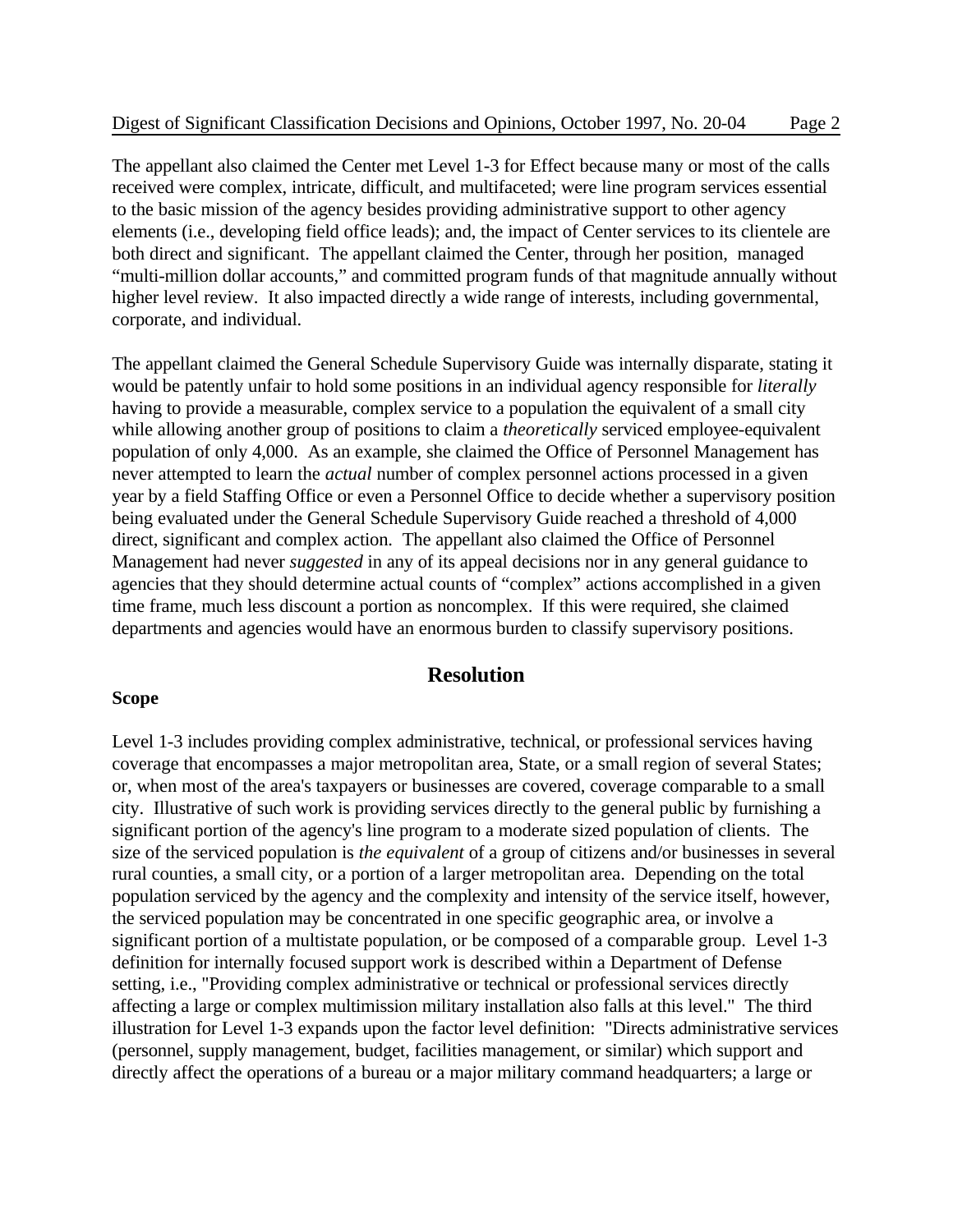complex multimission military installation; an organization of similar magnitude; or a group of organizations which, as a whole, are comparable."

The oversight division found the geographic area of responsibility met Level 1-3. Scope, however, also considers the nature of services provided, i.e., the population directly and significantly serviced by a program, and not the total population serviced even if it has provided some degree of service at some point in time, e.g., how to replace a lost document. It is this population that has a major and direct effect on the difficulty and complexity of a supervisor's work. The oversight division concluded providing a person with no services or a few clerical services does not constitute a major and direct effect as established in previous Office of Personnel Management appeal decisions and advisory opinions from the Office of Personnel Management's Office of Classification.

Responding to the appellant's comments regarding the processing of personnel actions by Federal personnel offices, the oversight division found those functions would not exceed the complex clerical and equivalent technical services covered at Level 1-2 given the circumscribed purpose and nature of the work. Federal personnel functions contemplated at Level 1-3 involve complex advisory services, such as recruitment strategies, major organizational position management and classification issues, establishing positions on significant labor management relations issues, and program matters of equivalent direct and major effect. Thus, the oversight division also rejected the appellant's claim the General Schedule Supervisory Guide was internally inconsistent.

The oversight division found lead work, i.e., 32,400 leads per year entailing preliminary case research and documentation, supporting more than 4,000 other agency field personnel, a preliminary process. Full case review for these leads was work assigned to and performed by other field offices. Crediting both the Center and the final adjudicating office with these cases would be tantamount to double-crediting the same workload, violating established classification principles and practices. The oversight division found that case leads are not complex administrative or technical services within the meaning of the General Schedule Supervisory Guide. Rather, it concluded other field offices performed complex administrative work in reviewing and authorizing claims for benefits typically subject only to the claimant's right to formal reconsideration or appeal. It also concluded other field offices performed complex technical work in making final determinations on the full range of post-adjudicative actions, entitlement and nonentitlement to benefits, and continuing entitlement to benefits.

The oversight division found a significant portion of the work performed in the Center did have a substantial impact on benefits. Contrary to the appellant's claim, sufficient workload data must be available for agencies to apply classification standards properly as required under section 5107 of title 5, United States Code. The record showed the agency's decision to upgrade the Center's base level positions from GS-7 to GS-8 was based on a transfer of sufficient GS-8 workload, identified by duty type to meet the 25 percent work time threshold for grade level control purposes. Reviewing workload data, the oversight division found the Center handled less than 16,000 complex cases each year. This could not be construed as equivalent to serving the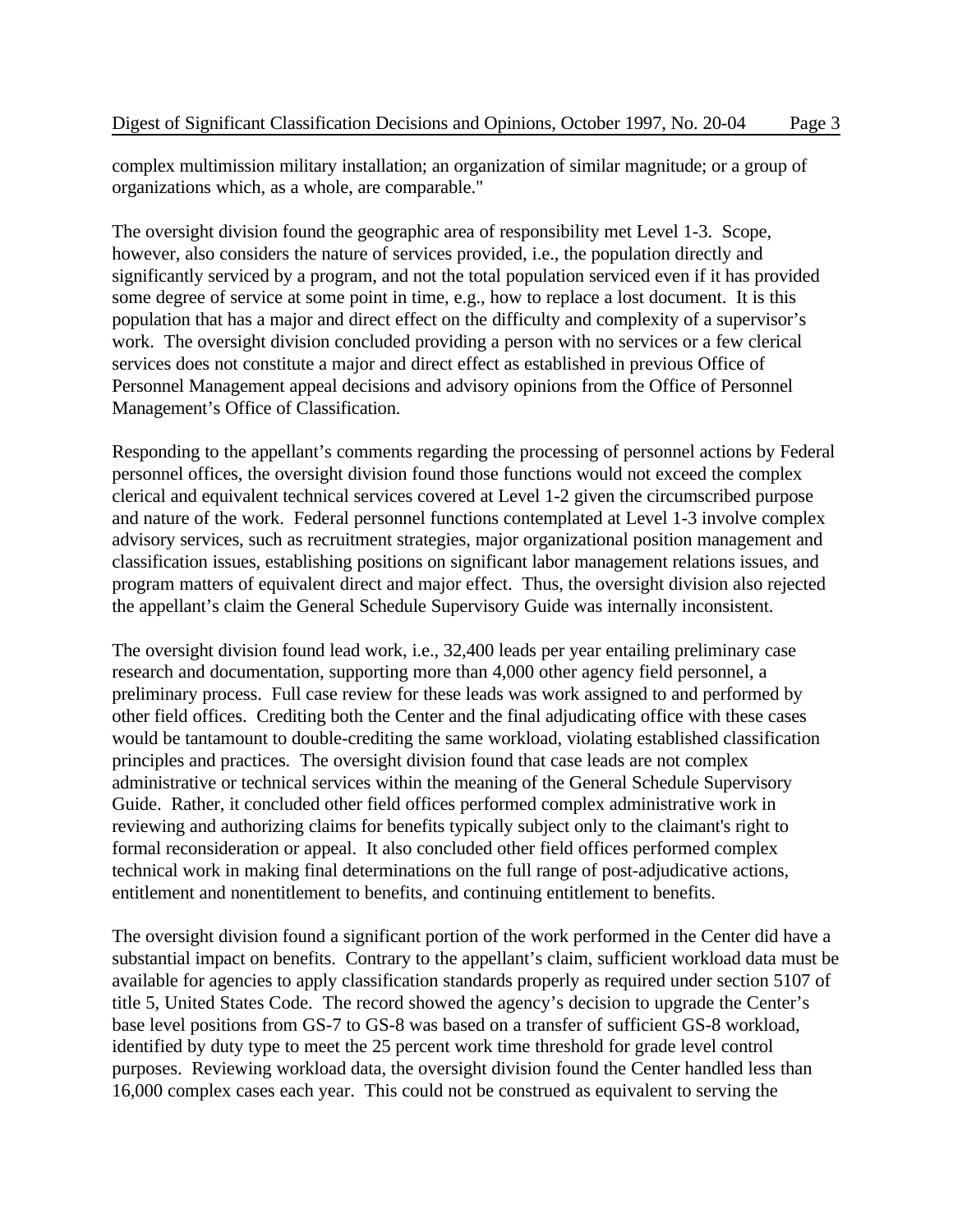population of a small city. In addition, the technical complexity of the work was more circumscribed than envisioned at Level 1-3 as reflected in its allocation to the GS-8 grade level. Although the Center was integral to providing much of agency's line program to the public, the agency's complex technical and administrative field work was vested in other field operating components. The quasi-adjudicative work performed at the Center was much more limited than similar work performed within the other field components. Given the clear line of demarcation between the Center and the other field components, the oversight division found the Center provided less than a significant portion of the agency's line functions as discussed at Level 1-3 because much of it is preliminary in nature and is not complex administrative, technical or professional service within the meaning of the General Schedule Supervisory Guide.

The oversight division found the base level work was single-grade interval technical in nature, and found it was not "complex administrative or technical or professional" support services as discussed at Level 1-3. The GS-7 grade level is considered an advanced trainee level for administrative professional occupations. In turn, the GS-9 grade level is considered the first full performance level for administrative and professional work. Technical work within the meaning of the General Schedule Supervisory Guide parallels this structure as evidenced by the parallel construction between professional engineering position classification standards and engineering technician position classification standards. Therefore, the oversight division found the work did not fully meet Level 1-3 complexity for both external program and internal support services. Finding the position met Level 1-3 only for geographic coverage, but not for other aspects of Scope, the oversight division credited the position at Level 1-2.

## **Effect**

At Level 1-3, the activities, functions, or services accomplished directly and significantly impact a wide range of agency activities, the work of other agencies, or the operations of outside interests, e.g., a segment of a regulated industry, or the general public. At the field activity level, involving a large, complex multimission organization or very large serviced populations, the work directly involves or substantially impacts the provision of essential support operations to numerous, varied, and complex technical, professional, and administrative functions.

The oversight division found that because the Center provided services to a population failing to meet the population definition of a small city, it also failed to have the direct and significant impact on the general public comparable to a small city. It noted again that client lead work was not complex administrative or technical services within the meaning of the General Schedule classification system. In addition, the leads did not affect a "wide range of agency activities"; they were *preliminary* to higher level, more complex line agency functions. The Center did not independently control millions of dollars released directly to "governmental, corporate, and individual" interests. Center waiver, critical payment, and similar delegated authorities were limited in amounts and were released on a case-by-case basis. The oversight division found the Center provided technical services to a population of clients comparable to a portion of a small city, and technical services to other components of the agency that both met Level 1-2.